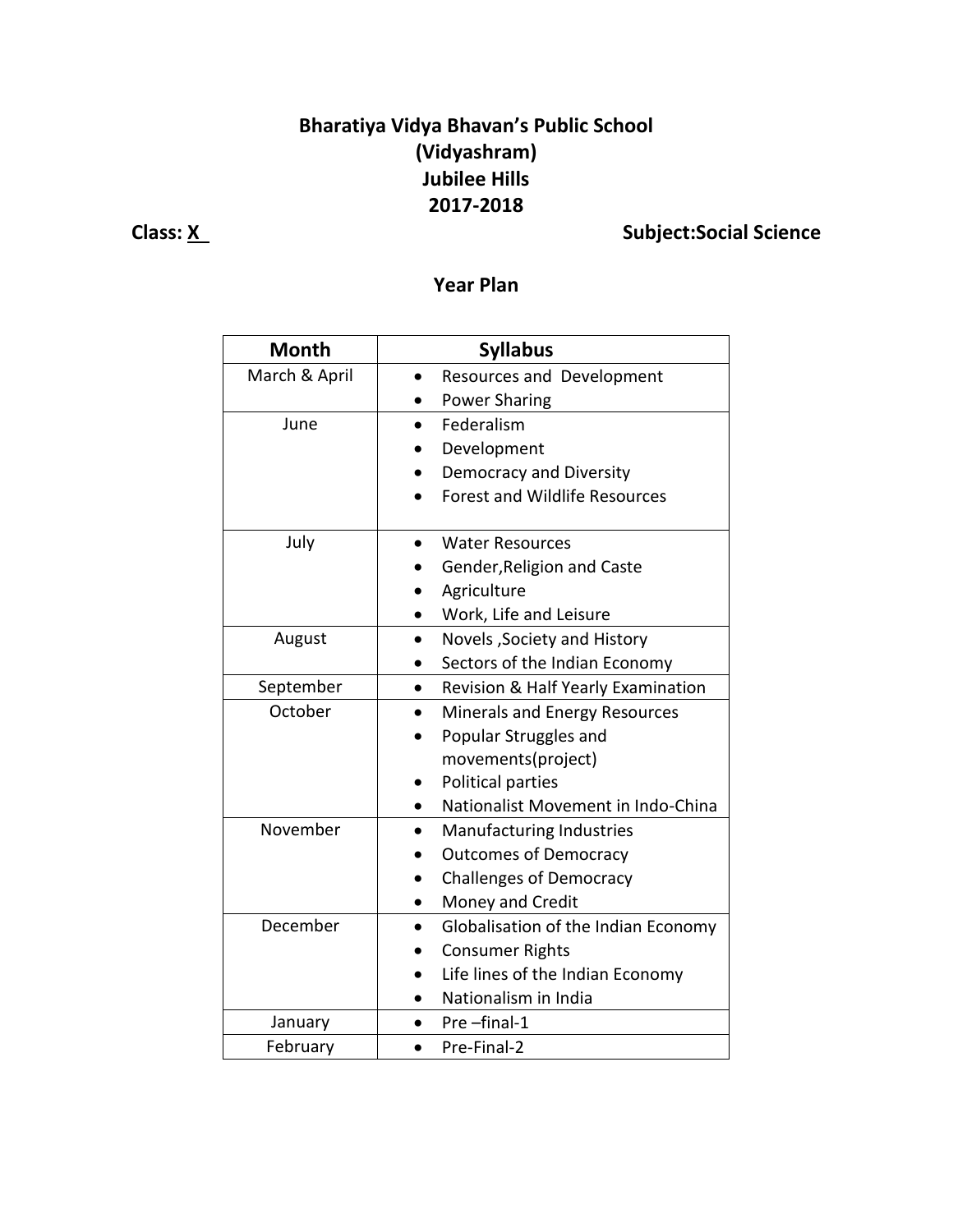| <b>Type of Assessment</b> | <b>Syllabus</b>                     |
|---------------------------|-------------------------------------|
| Periodic test 1           | Resources and development           |
|                           | (geography)                         |
|                           | Power sharing (civics)              |
|                           | Development. (economics)            |
| Periodic test 2           | Forest and Wlidlife resources       |
|                           | (geography)                         |
|                           | Gender, religion and caste (civics) |
|                           | Work, Life and Leisure (history)    |
| Half-Yearly examination   | Resources and development           |
|                           | (geography)                         |
|                           | Power sharing (civics)              |
|                           | Development. (economics)            |
|                           | Forest and Wlidlife resources       |
|                           | (geography)                         |
|                           | Gender, religion and caste (civics) |
|                           | Work, Life and Leisure (history)    |
|                           | Federalism. (civics)                |
|                           | Democarcy and Diversity(civics)     |
|                           | Water Resources (geography)         |
|                           | Agriculture(Geography)              |
|                           | Novels, Society and History         |
|                           | Sectors of Indian Economy           |
|                           |                                     |

# **Term I syllabus for Assessment**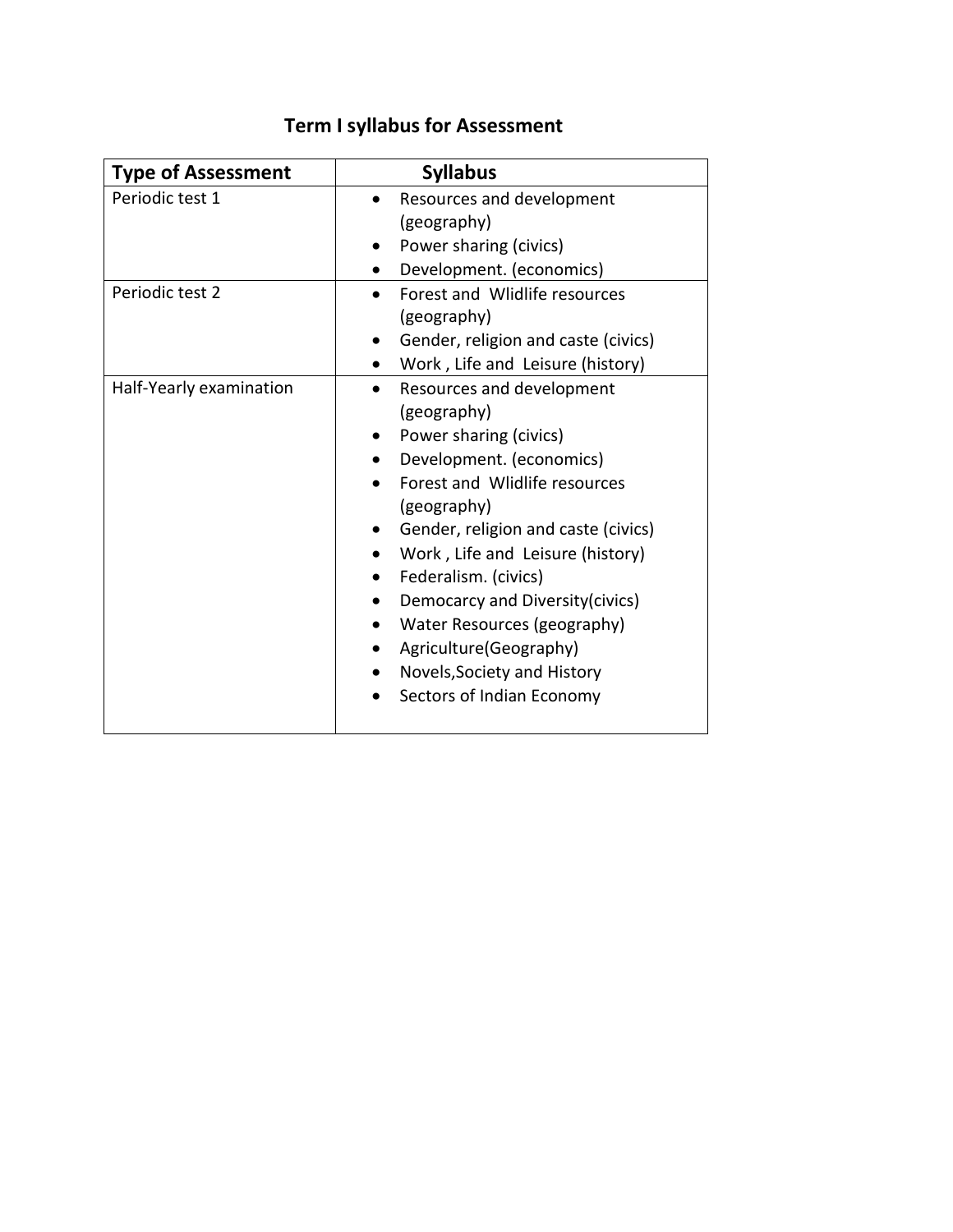| <b>Type of Assessment</b> | <b>Syllabus</b>                                        |
|---------------------------|--------------------------------------------------------|
| Periodic test 3           | Minerals and Energy Resources(geography)<br>$\bullet$  |
|                           | <b>Political Parties(civics</b><br>$\bullet$           |
|                           | Money and Credit (economics)<br>$\bullet$              |
| Revision test/Pre finals  | Pre-Finals 1 (January)<br>$\bullet$                    |
|                           | Pre-finals 2(February)<br>$\bullet$                    |
| Annual examination        | Resources and development (geography)<br>$\bullet$     |
|                           | Power sharing (civics)                                 |
|                           | Development. (economics)<br>$\bullet$                  |
|                           | Forest and Wlidlife resources (geography)<br>$\bullet$ |
|                           | Gender, religion and caste (civics)<br>$\bullet$       |
|                           | Work, Life and Leisure (history)<br>$\bullet$          |
|                           | Federalism. (civics)<br>$\bullet$                      |
|                           | Democarcy and Diversity(civics)<br>$\bullet$           |
|                           | Water Resources (geography)<br>$\bullet$               |
|                           | Agriculture(Geography)<br>$\bullet$                    |
|                           | Novels, Society and History<br>$\bullet$               |
|                           | Sectors of Indian Economy<br>$\bullet$                 |
|                           | Minerals and Energy Resources                          |
|                           | Popular Struggles and movements (project)<br>$\bullet$ |
|                           | Political parties<br>$\bullet$                         |
|                           | Nationalist Movement in Indo-China                     |
|                           | Manufacturing Industries<br>$\bullet$                  |
|                           | <b>Outcomes of Democracy</b>                           |
|                           | <b>Challenges of Democracy</b><br>$\bullet$            |
|                           | Money and Credit<br>$\bullet$                          |
|                           | Globalisation of the Indian Economy<br>$\bullet$       |
|                           | <b>Consumer Rights</b><br>$\bullet$                    |
|                           | Life lines of the Indian Economy                       |
|                           | Nationalism in India                                   |

# **Term II syllabus for Assessment**